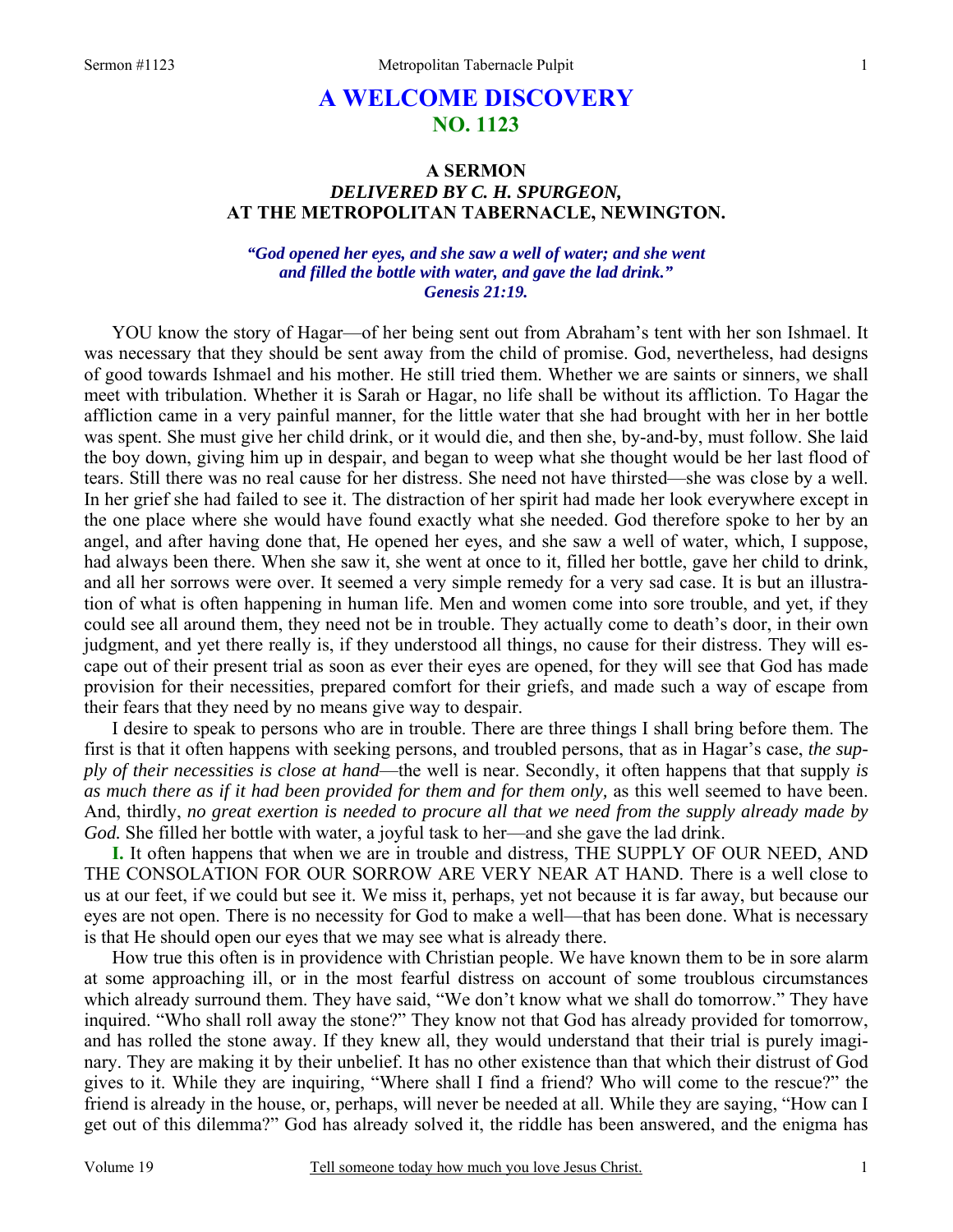been explained. They are troubled about an enemy whose head is already struck off—they are repining about a difficulty which has already been disentangled by the divine hand. We have known persons to be utterly surprised when God has delivered them. This proves that their faith was small. With calm trust there is quiet waiting. They might well have expected that He would do it. Among the surprises such persons have expressed has been this—that, after all, He should have delivered them by a means so simple. "How could it have happened," they ask, "that I could not have thought of this? That I should actually have the blessing I crave hard by me, and yet not perceive it—that I should be thirsty, and crying out to God, in hope that perhaps He will open the heavens, and send a shower of rain, and all the while there is the well bubbling up with fresh water?" We have only to look to find it, and having found it, we have only to stoop down to take and drink for our refreshment. Children of God—you who are troubled about providence, pray God to help you to trust when you cannot trace your God. Ask Him to give you, not what you wish for, but resignation to His wishes, ask to have His will casting its shadow over your soul, and let that shadow be your will from now on. O that we had learned, in whatever state we are, to be content, basing our confidence on this sure promise—He has said, "I will never leave you nor forsake you." This is the best foundation for contentment that will ever be found. Oh, for grace to feel that if we cannot tell how God will deliver us, it is no business of ours to be able to tell, that if God knows, that is enough. God has not set us to be the providers. He does not intend us to hold the helm, and to pull the leading strings. 'Tis ours to follow, not to lead; 'tis ours to obey, and not to prescribe for God. Your deliverance is near, O child of sorrow, or if it tarries for a while, it shall be but the richer blessing when it comes. Ships that are long upon the sea are, perhaps, the more heavily freighted. And when they come to the port, they will bring home a double cargo of blessing. Those plants that come up quickly when they are sown in the ground last but for a little while; perhaps the blessing that is so long in springing out of the soil of your expectancy will last you all your life. Therefore, if the vision tarries, wait for it with patience.

Though this is true of providence, I prefer rather to deal with the matter of spiritual blessings. It often happens that souls are disturbed in spiritual matters about things that ought not to disturb them. For instance, a large proportion of spiritual distresses are occasioned by forgetfulness or ignorance of the doctrines of the Bible. We have frequently met with young persons who have made the astounding discovery that their hearts are desperately wicked. They were converted some time ago and made a profession of their faith. They did then really repent of sin, and they laid hold on Christ, but their experience was comparatively superficial. After a while the Holy Spirit was pleased to show them more of the hidden evils of their nature, and to permit the fountains of the great deep of their original depravity to be broken up—and they have been in perfect consternation, as though some strange thing had happened to them, and they have said, "Where is the comfort for this?" Now, if they had known at first that our nature is hopelessly evil, and that the scripture describes it as such, they would not have been surprised when they discovered that truth. And had they understood that the work of the Spirit is not to improve our nature, that He never tried to do it, and never intends to do it, but that He leaves the old nature to die, to see corruption, to be buried with Christ, and gives us a new nature which comes into conflict with the old nature, and causes an eternal war and strife within the Spirit—had they been acquainted with those truths when they found sin breaking loose in them, and felt the conflict within, they would have said, "This is just what I was told would happen. This is the experience of the children of God. This is what Paul speaks of in the seventh chapter of the Epistle to the Romans, and I am, after all, in the same way as the saints of God." Forgetting this, they think there is no comfort for them in what seems to them to be the strangest of all human experiences, but which, indeed, is an experience common to the people of God. They are looking for the well of water when that very doctrine they have forgotten would furnish them with the refreshment they stand in need of.

We meet with others whose trouble is about their perseverance. They believe they are the people of God, but they tremble lest they should fail to hold on and maintain the good profession. Their trials are so severe, and they feel their own weakness to be so extreme, may they not one day slip with their feet to a foul and final fall, and be utterly destroyed? Ah, if they understood what I feel sure is the indisputable truth of God, that "The righteous shall hold on his way, and he that has clean hands shall wax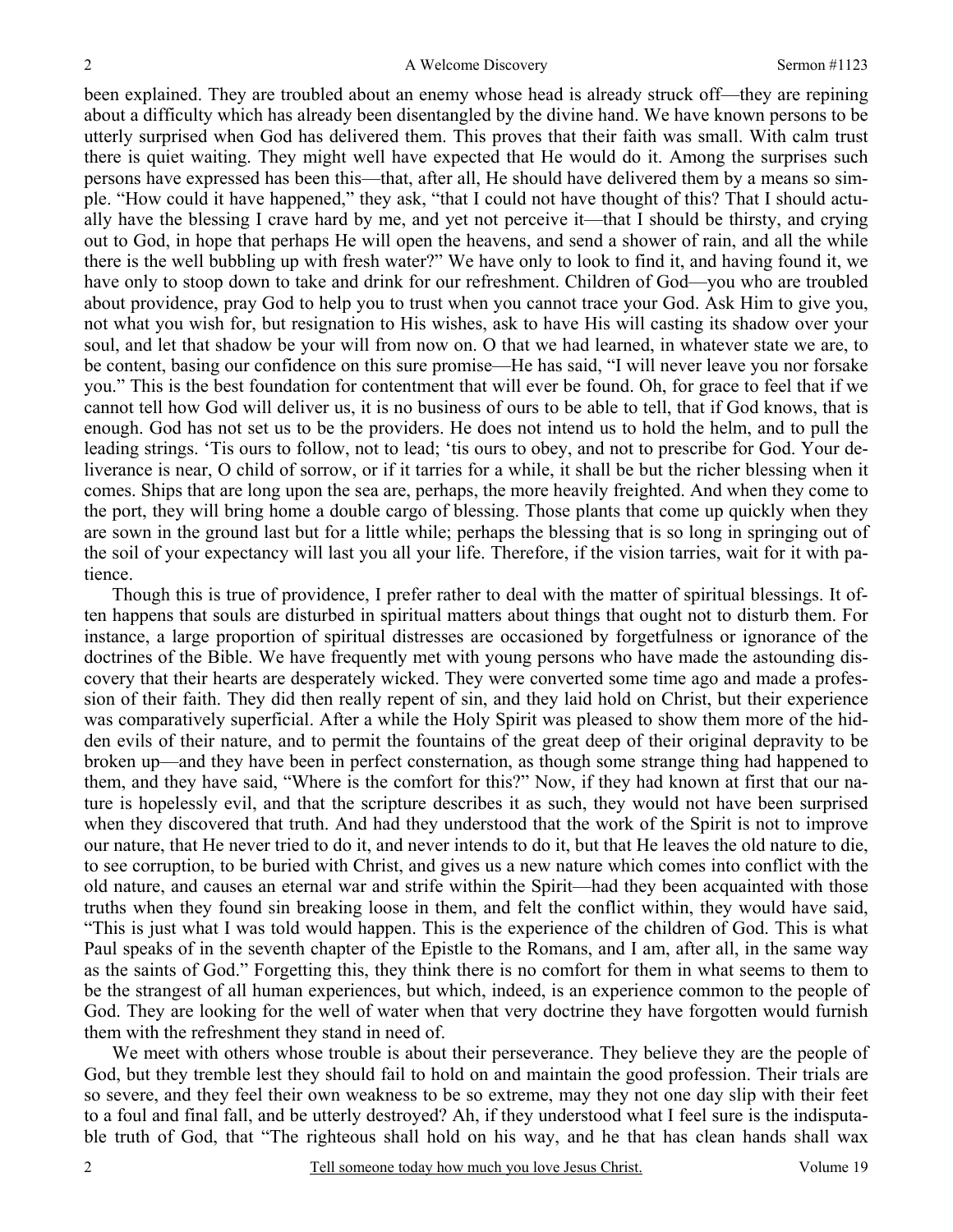#### Sermon #1123 A Welcome Discovery

stronger and stronger." they would not have been troubled about that question, provided they could answer the other one—are they righteous? Do they belong to those made righteous in Christ? "I give unto My sheep eternal life, and they shall never perish; neither shall any pluck them out of My hand." What a magnificent assurance of the safety of all the sheep of God! If I am but one of them, may I not feel a perfect confidence that Christ, who cannot lie, will make good His word? There are, besides this, innumerable other promises to the same effect, and oftentimes a man distressed about that, might be relieved of anxieties at once by the knowledge that it is a perfectly unscriptural apprehension that is agitating him. We are all too prone to judge by our feelings rather than to take counsel at the fountainhead, and rely on the oracle of inspiration. I used to know an excellent Christian woman whose trouble was of a somewhat strange character, for she said she knew she loved the Savior. And I think all who knew her felt that she did. But though she knew she loved the Savior, she was afraid that the Savior did not love her. Nor was it easy to comfort her about that. Now, truly, if she could have grasped the thought that, *"We love Him because He first loved us,"* the snare would have been broken. Had she perceived that all that is in us must be first put into us if it is of any good, that the grace of God prevents us (goes before us), that it is the root and origin of any good thing in us, that the everlasting and eternal love of God is the fountain out of which our love to God must flow—had she known that, she would not have been troubled on that head. I wonder, sometimes, how those friends who do not receive what is commonly called Calvinistic doctrine manage to be comforted. I certainly never have any quarrel with those on the other side of the opinion, for if the tenets of Arminianism have any sweetness to them, I am delighted to hear that any have tasted it. I am always glad that everything in the world should be eaten up, and if anybody can find any food and comfort there, I am glad to hear it. I could not, and therefore I do not, envy them. I would not wish to deprive them of any comfort they could find there, as I have never been able to find any myself. If I believed that my own final perseverance rested with myself—if I thought that I might have a love to God that sprang up because of my own will rather than as a work of grace—I do not know, but I might be driven to utter distraction. Some persons need solid food and must have it, or their health would fail. So the firm belief that salvation is of grace from first to last, and that where God begins a good work He will carry it on, is essential to my Christian existence, and therefore I cannot give it up. Those who can do without it, let them, but as for me, I cannot. I would not have any comfort left me if anyone should prove that these things are not the truths of Holy Scripture. They *are* the truths of Scripture, however, and let any who are distressed, remember them. May God open their eyes to see them, and they need to be thirsty no more.

Sometimes, beloved, Holy Scripture has its well near to the troubled heart, not so much in the form of doctrine, as in the form of promise. There was never a trouble yet in human experience among God's people, but what there was a promise to meet it. You have only to look long enough, and you shall find the counterfoil. You shall discover that God has in His book that which exactly meets your case. "Oh," said Christian, in Bunyan's *Pilgrim,* "what a thousand fools have I been to lie rotting in this stinking dungeon all these weeks when I have a key in my bosom which, I am persuaded, would fit the locks of all the doors in Doubting Castle. Come, good brother, let us try it." And so Christian plucked up courage, and he found his key of promise, though it grated a little. And Bunyan says that one of the doors went, as he puts it in his old edition, "damnably hard." He did not know how to put it strong enough until he used that word. Yet the key did open every single door, and even the iron gate itself, the external gate of the castle, opened by the help of that key. O, dear hearts, some of you have been fretting and worrying yourselves about things which God has dealt with already in His Word. You have said, "Would God He would do that!" And He has done it. You have asked Him to give you something, and you have got it. I have used, sometimes, the simile of a man in the dark dying of hunger, and yet he is shut up in the pantry. There is food all round him, if he could only put out his hand and take it. Did he know it to be there, and would he grasp it, there is just what he needs. I am persuaded, beloved, if you search the scriptures well—there is not one child of God here that needs despair of finding that the Master has opened a well of promise for him.

At other times the well appears in the form neither of a doctrine nor of a promise, but in the shape of an experience of someone else. Perhaps nothing more effectually comforts, under the blessing of God,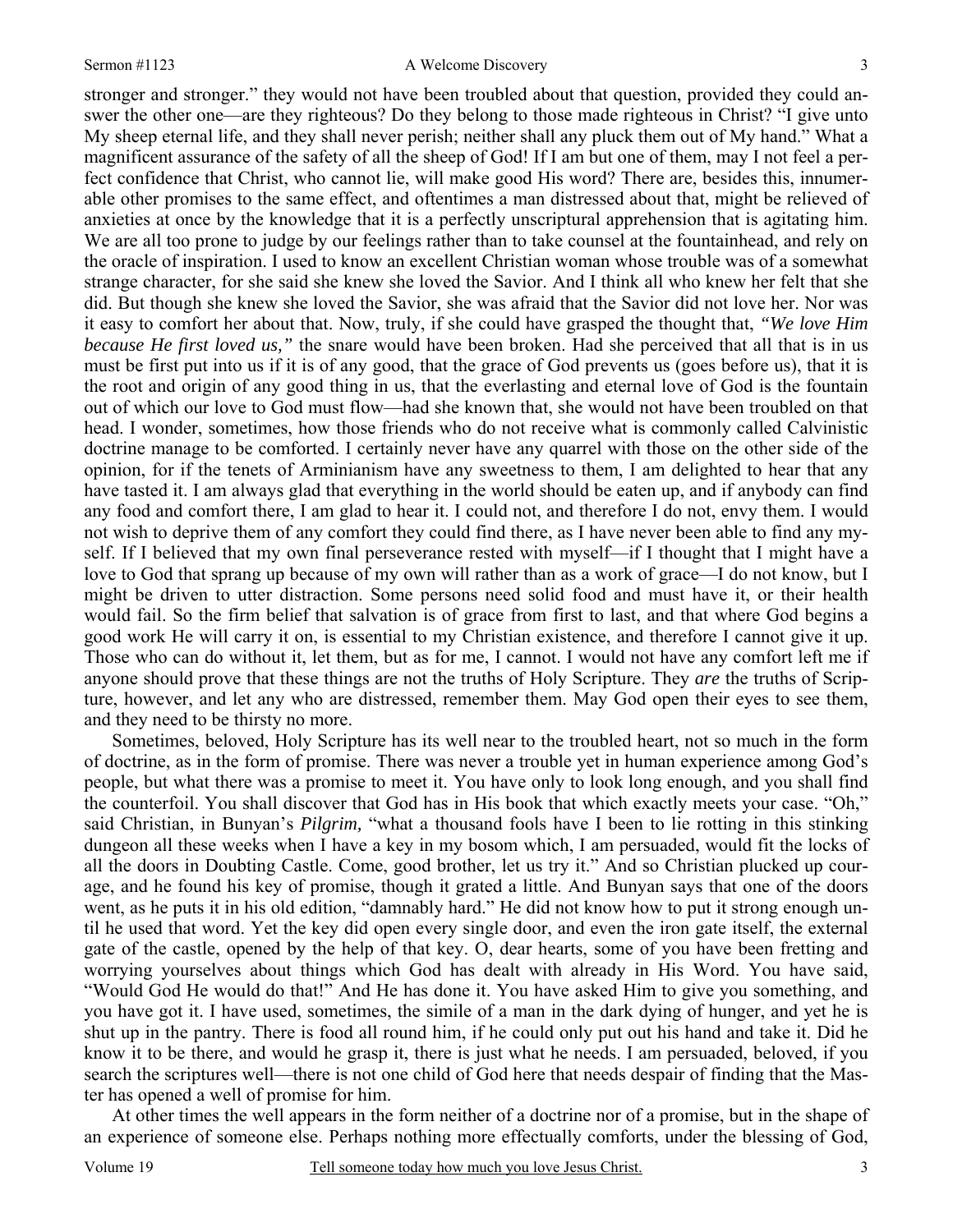than the discovery that some undoubtedly good man has passed through the same state of heart in which we are found. When we see the footsteps of the flock, we hope that we are in the Shepherd's path. Now, if you are in deep trouble, may I invite you to read the 88<sup>th</sup> Psalm? What a psalm that is—that prayer of David's. Was ever man so cast out from God's sight, and banished from all hope as he? Yet there was no brighter saint in the olden times than that renowned sufferer. If you have deep castings down of spirit, I would invite you to consort with Job. Read that book through. See how terrible are some of his utterances, yet who shall doubt that Job was not only saved from his sins and redeemed from all adversity, but that he holds a name among the most illustrious of those who by faith have overcome the world? Turn, if you need other examples, to the sighs of King Hezekiah, or to the lamentations of Jeremiah the Prophet. Surely there you shall find your own case in some chapter or another. And if it is a matter of inward contention, read the Epistle to the Romans, especially that part where Paul, in wondrous paradox, describes himself as doing that evil which he would not, and not doing that good which he would, and yet that which he did, he did not allow—till he cries, "O wretched man that I am! Who shall deliver me from the body of this death?" You would find, my dear Christian brother or sister, that instead of your present pinch and trial being a strange thing, you are only suffering what most of God's children have suffered. You imagine yourself to be sailing over unknown seas, when you are but following the ordinary track-way of the saints around that cape of storms, which when it is better known, will be to you a Cape of Good Hope. Be of good comfort. Be of good cheer, for the experience of others may refresh you, as well as the promises and the doctrines which abound in the Word of God.

And, beloved, sometimes it pleases the Holy Spirit to open a well of living waters for us in the person, and work, and life, and sympathy, and love, of our Well-beloved, the Lord Jesus Christ. Full often, when I have found myself depressed in spirit, I have challenged my soul, as it were, with this question— "Why are you cast down? Did not Jesus feel this?" And the depression has vanished. The thought that Christ has sympathy in this particular trial is an inexpressibly sweet one. When the Holy Spirit brings it home to the soul, we can bless the Savior's name that He did not merely carry our sins, but that He carried our sorrows. That He was not merely a substitute, which is the greatest of all consolations, but a sympathizer, which is also inexpressibly delightful to us. Jesus suffers with you, O child of God—He suffers in you. You are a member of His body, and therefore He endures in you. You are making up that which is behind of the sufferings of Christ for His body's sake, which is the church. There is so much of suffering allotted to the entire mystical body of Christ that there is some of it left behind as yet, and you will have your share of it. Be thankful when you hear it, that it is a part of the suffering of the body of Christ. And, oh, to look into His face by faith, and to feel that He is not hard or pitiless, whatever others may be! To look into His face, when we are distressed by reason of the wrongs of others and the dishonor done to Christ's church, and to feel that He knows it, notices it, and has sympathy with us in our sorrow over declining zeal, or over the worldliness of His people—why that nerves us with new strength. Does Jesus feel what we feel? Does He sympathize in it? Are we bearing it for His sake? Then we will welcome the trouble with welcome, and be glad to bear it, that He may be honored thereby. Beloved, if you have forgotten your Lord—(and perhaps some of you may, during this week, have been forgetting Him—it is no unusual thing)—think of Him again, and you shall find a well of water close to you.

Besides, once more, our sorrows often arise from our not observing the Holy Spirit. He is in us, and He shall be with us forever. We are troubled about the little progress of the kingdom of God in the world, but if we believe in the Holy Spirit, we shall soon get our courage back again. There is no reason why the simplest sermon, preached in the humblest place, should not at any time be the commencement of a great revival. There is no reason known to us why the simple preaching of Jesus Christ, on any Sunday, should not prove to be the conversion of all the hearers, and through the hearers, very speedily of an entire nation. We do not know as yet—we have none of us, probably, any notion of—the great power of the Spirit of God! Some years ago there left this coast a convict vessel full of the lowest class of men that could be got together—convicts sent out for long periods of exile. On board that vessel was a surgeon superintendent who loved the Savior—who believed in the gospel, and prayed mightily. He called the convicts together, stated to them that he had an intense desire for the good of their souls—that he intended during the time of their voyage that such-and-such rules for their good should be observed—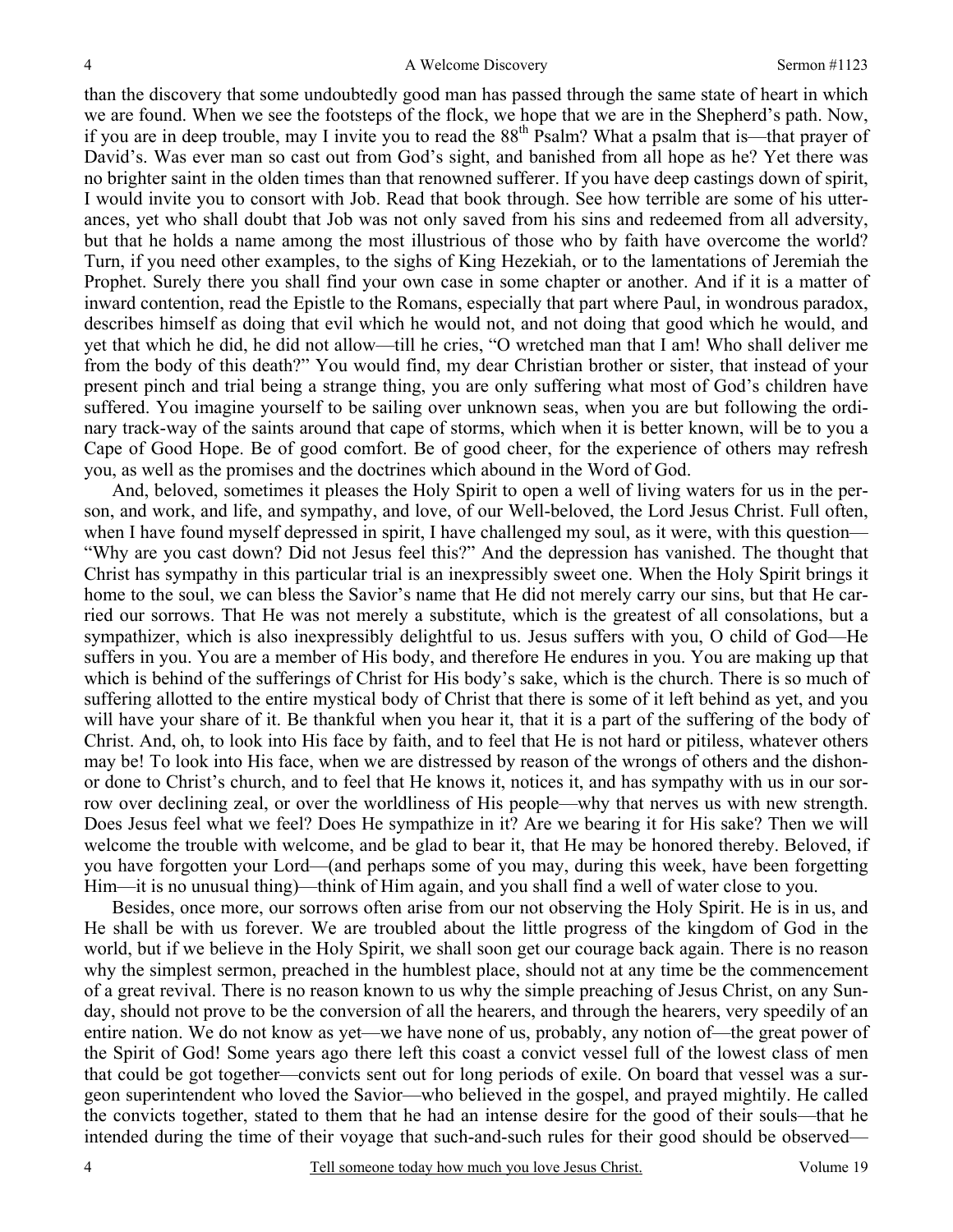#### Sermon #1123 A Welcome Discovery

that he particularly wished that they should all learn to read, that they might be able to read the scriptures—that he would hold meetings each day—that he would pray for them individually. Within a very short time a few convicts were converted to God. There came a storm in which a companion vessel containing two hundred men went to the bottom, and this alarmed and aroused the consciences of the ungodly on board this vessel, made them more susceptible of impression, and rendered the task of teaching them the gospel much easier than it had been before. Of course the terror was transient, and being but a natural shock, wore away. Still, in the meanwhile, the good man had availed himself of the opportunity. There suddenly broke out in that vessel a divine work, and all over it might have been heard, at almost any hour of the day or night, hardened men, criminals exiled from their country, crying out, "What must we do to be saved?" When they landed, there was not one man or child out of all on board who did not profess to have found the Savior, for the Spirit of God had worked strangely among them. They had become, before they reached the distant clime of their destination, instead of a nest of swearing beings, whose very talk was profanity, and whose breath was blasphemy, a church of the living God. Such results were produced by the power of God's Spirit in answer to prayer. And if the Spirit of God were to come upon anyone here, be he who he might, a like transformation would be worked. Though he were the most abandoned character, though his infidelity might have entrenched itself, as he imagines, behind a thousand arguments, the Spirit of God would pull those down, convict him of sin, renew him, and change his heart at once. Oh, would to God the church could say, "I believe in the Holy Spirit," for today she is like Hagar in the wilderness crying, and the angel says, "What ails you, Hagar?" And she says, "I need more ministers, more missionaries; I need more zeal, more earnestness." Good God, open her eyes, I pray You. Were her eyes opened, she would see that in the possession of the Holy Spirit there is a well of water close to her hand, and all she craves is there—more, indeed, than she craves—a great deal more than she yet knows that she needs. Oh, for faith in the eternal Spirit, and the griefs we feel for the church of God would come to an end.

**II.** But I must pass on. I think I hear someone say, "I have no doubt, sir, that God has provided a supply for necessities, but may I partake of that supply? May I participate in the provisions of divine love?" I will answer you by saying, in the second place, that THIS SUPPLY IS FOR YOU.

Need I remind you that there are passages of scripture which lay the provisions of the gospel singularly open? There are invitations in the word which are not confined to any spiritual character. "The spirit and the bride say, Come. And let him that hears say, Come. And whoever will, let him take the water of life freely." If there be any limitation there, it is, *"whoever will."* Well, but you "will." O poor soul, you would give your eyes to have Christ; you know you would. You, poor troubled seeking one, if you had a thousand worlds, you would freely forfeit them, if you could but say, "I am pardoned. My sin is blotted out." What, then, hinders you? What keeps you back? *"Whoever will,* let him come," and *you* will—therefore come. We are told to "preach the gospel to every creature. He that believes and is baptized shall be saved." Are you a "creature"? If so, if you believe and are baptized, you shall be saved. That is God's own word to you. Prove that you are not a creature. Then I cannot speak to you. But if you are a creature, to you as a creature is that gospel sent. "Ah," I hear some say, "I was reading the other day—

### *'All the fitness He requires Is to feel your need of Him,'*

And I don't feel my need as I ought, so I have not got the fitness." My dear friend, do you ever like to be interrupted in the middle of a sentence? "Oh," you say, "no! That makes me say what I did not mean. Let me finish my sentence." Well, then, let that good poet, Hart, finish his verse without your interrupting him. He says—

> *"Let not conscience make you linger, Nor of fitness fondly dream; All the fitness He requires Is to feel your need of Him. This He gives you! 'Tis the Spirits rising beam."*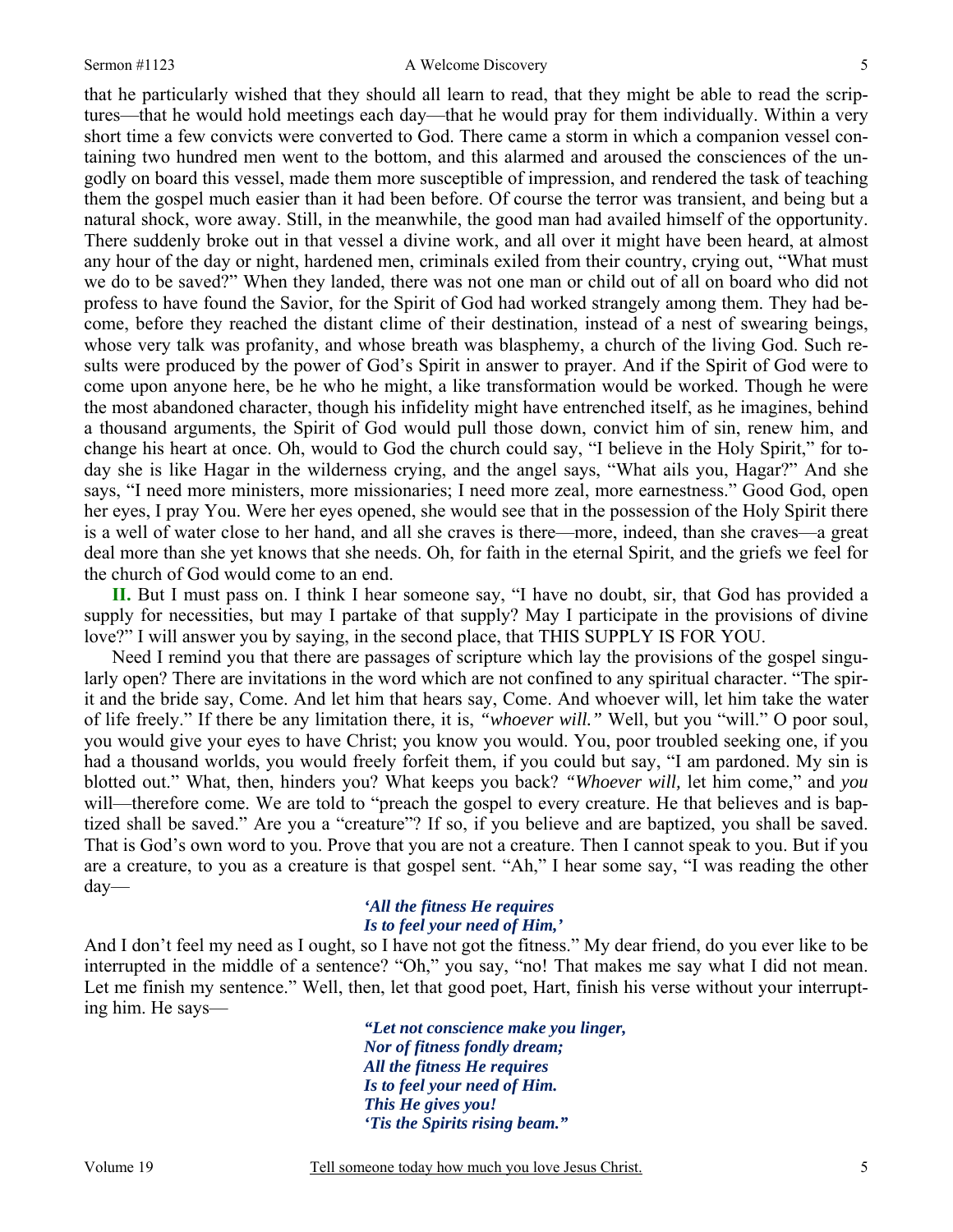You never have any sense of your need of Christ unless He gives you that sense of need. That is as much His work as full assurance is. The first breath, the first pang that indicates life, is as much the divine work as the songs of angels, or perfect saints before the throne.

 There is another passage that has often yielded comfort to the downcast. "Come unto Me all you that labor and are heavy laden, and I will give you rest." You are "laboring," are you not? Why, you have been laboring self-righteously to make a righteousness of your own. Give up that laboring, and come to Christ "heavy laden." You are loaded, are you not? Loaded with troubles, loaded with sins, loaded with weaknesses, loaded with doubts, Jesus says, "Come unto Me all you that labor and are heavy laden, and I will give you rest." Does not that describe you? The water is for you, then. You "labor." You are "heavy laden." You are "willing." You are a "creature." "The Son of Man is come to seek and to save that which was lost." Not long ago I tried to show you that there could not be a case of sin and misery that could not slip in there. "Lost, lost." Is that what you say of yourself? The Son of Man is come to seek and to save such. If we were to open tomorrow a free dining house, I believe it would be necessary to put up at the door, before long, some kind of prohibition to prevent everybody's coming. We should have to draw a line somewhere. But I am quite certain that there is no poor man in London that was hungry who would refuse to go in if he saw no prohibition there. He would say, "If there is no special invitation for me, yet I mean to go in and try it on till there is a special prohibition against me." I am sure that is the way with most of us. If there were a distribution to be made of gold and silver, I think most of us would go and begin to take some until there was a special order that we were not to have any. I wish that any sinner who is troubled about election, for instance, would wait till God tells him he is not elected, or, if he has any misgiving about whether he may come to Christ, he would wait till he finds a passage which tells him that he may not come. If he would find that, then there might be some cause for disquiet. Will you also find somewhere in this world a sinner that did try to come to Christ, yet Christ would not have him? If you have ever found someone of that sort, bring him here, for we have been boasting here very loudly that none ever did come to Christ whom He cast away. If you will find one who did come, and to whom Christ said, "No, no, you are not one of those I died for, not one of those I chose"—if you will find us one of the sort, we shall be sorrowfully glad to see him—glad because we would be glad to know the truth, but very sorrowful to think that *that* should be the truth. No, we defy Satan to find one in hell that cried to Christ for mercy, and cast himself upon the Savior, and yet was rejected! All the demons of the pit, if they search to all eternity, cannot find such an instance. There never was, there never shall be one. Stand not back, then, you who are thirsty! When you see the water, the living water, stand not back, but freely come and take. For whoever takes of it, God will make him freely welcome, and the angels will rejoice concerning him. The water is for *you*—assuredly for you.

**III.** Now to our last point. IT IS AVAILABLE WITHOUT ANY EXTRAORDINARY EXERTION. Hagar went and filled her bottle with water, and she gave her child a drink. No hydraulic inventions were required no exceedingly difficult pumping, no mechanical contrivances to obtain the water when the spring was perceived. She did a very simple thing. She held her bottle in the water till it was full, poured it into the child's mouth, and the dilemma which had imperiled her life was over.

Now, the way by which we get a hold of Christ is faith. A great many questions are asked about what faith is, and there are large books written about it. If you want to study the philosophy of faith till you are bewildered, read a book about faith, but if you really would know its latent power and its potent charm, put your trust in Christ, and you have got all the faith that is needed and that too in vital energy. There are some who hold that the intrinsic virtue lies in the personal appropriation, so they say that faith is to believe that Christ died for me. These same persons tell us, "He died for everybody. Consequently he must have died for me." I do not see anything of a saving character in that belief at all. That does not appear to me to be in any degree the faith of God's elect. Properly, faith is a belief of God—what God says and what God promises. Its practical outcome is reliance upon the *ipse dixit* of the Almighty. "Thus says the Lord," is the warrant of faith. What is it? It is trust. And whoever trusts Christ is saved. I am leaning here now, all my weight, and if this rail gives way, I must go down. I am leaning here. Well, now, that is like faith in Christ. Lean right on Him, lean on Him with all your weight. Lean hard. Have no other confidence, throw yourself on Him. It is not faith to put one foot on Christ as the angel put one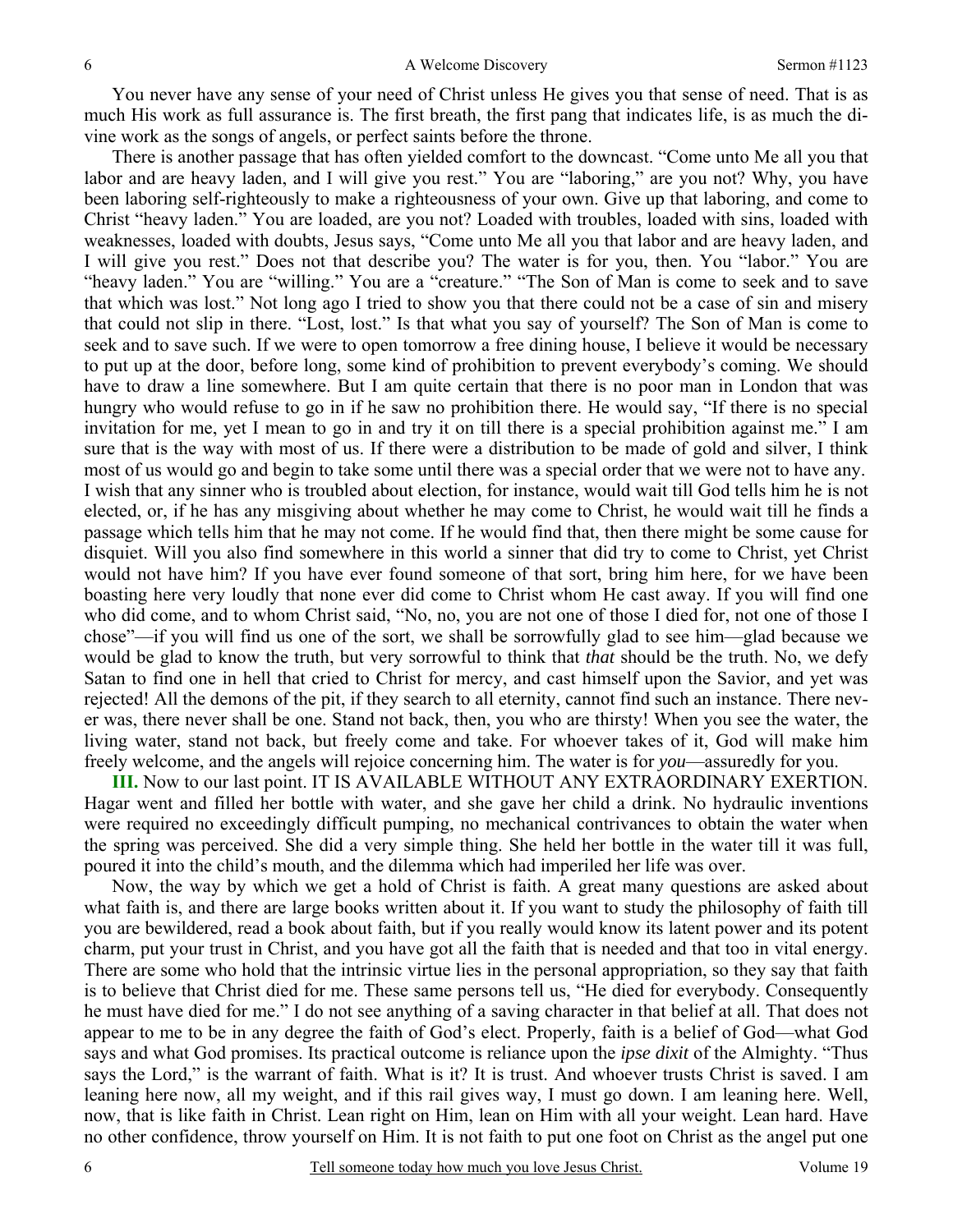foot on the land, and then to put the other foot on our works as the angel put his other foot on the sea. To rest *both feet on Christ*, that is faith. It is to do as the slave said he did—he fell right down flat on the promise—"And den, Massa," he said, "when I am down there I can't fall not no lower," nor you, if you are flat on the promise. God has said it—that is the truth, and I believe it. And I expect Him to fulfill it. This is the testimony that God has given concerning His Son—that we have everlasting life in Him, and if we trust Him we are saved.

"But I cannot believe," says one. "Cannot believe," what? Do you say you cannot believe God? No, but man, when has God ever lied? Find me once when He has forfeited His Word. Find me once when He has broken His promise. If you say, "I cannot believe Him," do you not see that in that incredulity of yours, you have maligned God? You have blasphemed Him. You have made Him a liar. That is exactly what the Scripture says—"He that believes not has made God a liar." "But it seems too good to be believed," says one, "that God, for Christ's sake, forgives men simply on their trusting Christ." Yes, it is good, but then we have a good God, a great God. Can you not believe it when God says it? Do you feel in your heart, "Why, I must believe it if God says it." Then, beloved, if you trust on Christ because God has said it, you have the faith which is the gift of God, the faith which is the work of the Holy Spirit. For this is *the* work of God. The greatest work that He does in us that you believe in Jesus Christ, whom He has sent. "It is so simple," says one. Yes, and that is the reason why it is so difficult. If it were difficult, people would do it, but because it is so simple, they won't have it. It was a very hard thing for Naaman to go and wash in the Jordan, and why difficult, because, it was so easy. If it had been a really difficult thing it would not have been hard and he would have done it. "If the prophet had bid you do some great thing, would you not have done it?" But when he says, "Wash, and be clean," oh, that is hard—and so it is here because we are proud—that is the hardness of it. It is hard to trust Christ because we are selfrighteous, because we need to have a finger in this, ourselves. But, oh, when the Spirit of God cuts us down to the ground, takes away all power, strength, merit, boasts, and glorying, then it seems a blessed thing to have nothing to do but just to put the bottle in the water, and let the blessed water of life go gurgling into it till it fills up to the brim. I think I hear another person say, "Well, but surely there is repentance. We must repent if we would be saved." Truly so, but I would put it rather thus—he that is saved always repents—repentance and faith go together; they are born at the same time. They will accompany every Christian as long as he is in this life, but take care that you do not make a mistake about what repentance is. There is a law-work which some believers feel, but that is not repentance. It is quite another thing over and above repentance. There are dark thoughts and horrid forebodings, but those are not repentance. They may or they may not be of advantage to the Christian after he has passed through them, but they are not repentance. Repentance is simply the consciousness of sin, and the loathing of sin. And if you have these—and they are the gift of God, always the gift of God—then do not chastise yourself because you have not all the dark feelings of all the good men that ever lived. Why should you need more midnight? You are dark enough, poor soul, without fretting for more darkness, better far that you pray for more light. You have already, I will take leave to say, the repentance you are sighing after, for I know you hate sin and you do loathe yourself to think you should be a sinner at all, and you would do anything to be rid of sin—to escape from it. Would not you be glad to suffer anything if you could be perfect? I know you would. Well, that is repentance—that is the sign of repentance within your soul. "Well," says one, "but we must pray, you know." Yes, granted. Every saved soul prays. But look here; do you know what prayer is? Do you think that prayer consists in the attitude of the body, or the ordering of the speech, or the utterance of petitions for a quarter of an hour, as I may have done in the course of the present service? I grieve to say that I may have done all that custom required in that fashion, and not have prayed at all. But it is true prayer if you can only look up to God and sigh, or if your heart does but groan before Him. Do not think that it is necessary to use fine expressions, far from it. "God be merciful to me a sinner," was the prayer that brought justification to the publican—and some of the best prayers that have ever reached God's ears are the shortest prayers that ever escaped man's lips. Do not measure prayers by their length, I beseech you. God will help you to pray. Prayer is His gift. If you cast yourself on Christ, sink or swim, throwing everything away, even your own prayers, and your own repentance—if you come and rest on what Christ is, and what He has done, you cannot perish. Look not